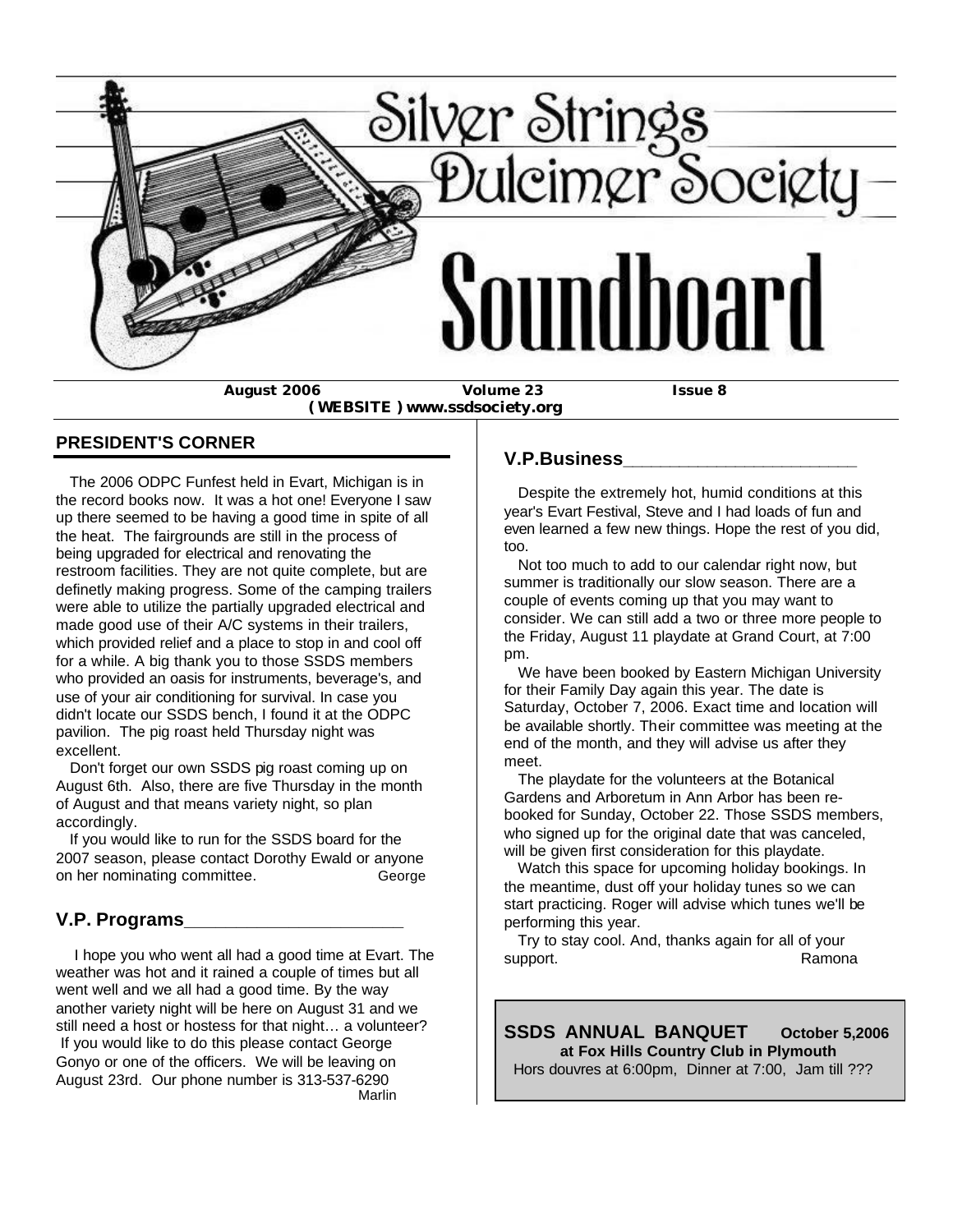## **Notes From the Music Man\_\_\_\_\_\_\_\_\_\_\_\_**

 Since we didn't use last month's play list, why not use it for August. The tune of the month will be 'The Old Spinning Wheel' written by Billy Hill in 1930. I will have copies at the first meeting in August.

 I have a tentative Holiday play list that we can start practice in late August. We usually have play dates starting mid November, so there's not too much time left to practice and perfect.

 A couple of songs to practice at the jams in August are "Metsakukkia and Star of the County Down". Roger

|     | <b>SSDS</b>                 | <b>August Play List</b> |          | first |
|-----|-----------------------------|-------------------------|----------|-------|
| key |                             |                         |          | note  |
| G   | Westphalia Waltz            |                         | 2X       | D     |
| С   | Apple, Peaches, Pumpkin Pie |                         | 3X       | G     |
| C   | <b>Black Velvet Waltz</b>   |                         | 2x       | G     |
| G   | Bellman's Jig               |                         | 3x       | G     |
| D   | Hey Polka                   |                         | 4x       | A     |
| D   | Chinese Breakdown           |                         | 3x       | A     |
| G   | <b>Hundred Pipers</b>       |                         | 3x       | G     |
| G   | Silver and Gold             |                         | 3X       | B     |
| G   | Eddie's Reel                |                         | 3x       | D     |
| G   | Down Yonder.                |                         | 3X       | B     |
| AM  | Katushka                    |                         | 5X       | A     |
| G   | Jamie Allen                 |                         | 3x       | G     |
| С   | <b>Tennessee Waltz</b>      |                         | 2x       | С     |
| G   | <b>Red Wing</b>             |                         | 3x       | D     |
| G   | Rosin the Beau              |                         | 3X       | D     |
| G   | <b>Tick Tock Polka</b>      |                         | 3X       | D     |
| DA  | Maple Sugar                 |                         | 3 1/2 F# |       |
| EM  | Missouri                    |                         | 3x       | Е     |
| G   | Nail That Catfish           |                         | 4x       | B     |
| G   | Southwind                   |                         | 3x       | D     |
|     | <b>Endless Medley:</b>      |                         | 2 ea     |       |
| D   | Ragtime Annie               |                         |          | F#    |
| D   | Soldiers Joy                |                         |          | F#    |
| D&G | Golden Slippers             |                         |          | D     |

## **Emergency telephone number for Midland Musicfest**.

 The office at the fairgrounds is only open during regular business hours, and closed on the weekends. If you have an emergency and it is necessary to contact someone during the festival, it is suggested you call the Midland County Sheriff Department at (989).839-4600

#### **Holidays are coming . . . . . . . . . .**

 Here is last year's Holiday play list. Some new suggestions: Dreydle Song, Good King Wenceslaus, Oh Christmas Tree, Up On the Housetop, Bells of St. Mary, and Snow Deer. Let me know your comments. Roger

## **SSDS 2006 HOLIDAY PLAY LIST**

| (Key)                                 |                         |            | (1 <sup>st</sup> note) |
|---------------------------------------|-------------------------|------------|------------------------|
| G<br>1.                               | Jingle Bells            | $chor+2$   | в                      |
| 2.<br>G                               | Red Wing                | 3x         | D                      |
| 3. G                                  | Away in a Manger        | 3x         | D                      |
| $\mathbf{4}$ .<br>D                   | Deck the Halls          | 3x         | D                      |
| 5. G                                  | Red Apple Rag           | Зx         | D                      |
| 6. C                                  | Winter Wonderland       | 2x         | G.                     |
| - C<br>$7_{\scriptscriptstyle{\sim}}$ | <b>Silver Bells</b>     | $3x$       | C                      |
| 8.<br>- D                             | Angleworm Wiggle        | 3x         | A                      |
| 9.<br>Em                              | We Three Kings          | 3x         | в                      |
| 10. G                                 | I'll Remember You, Love | 2x         | в                      |
| 11. G                                 | Joy To the World        | 3x         | G                      |
| 12. G                                 | Let It Snow             | 2x         | D                      |
| 13. D                                 | <b>Festival Rag</b>     | 3x         | A                      |
| 14. D                                 | Rudolph                 | 3x         | A                      |
| 15. Dm                                | Greensleeves            |            |                        |
|                                       | (What Child is This?)   | Зx         | D                      |
| 16. G                                 | Westphalia Waltz        | 2x         | D                      |
| 17. D                                 | Frosty the Snowman      | $2x + end$ | А                      |
| 18. D                                 | Simple Gifts            | Зx         | A                      |
| 19. G                                 | Angels We Have Heard    | 3x         | в                      |
| 20. G                                 | Silver & Gold 2-Step    | 3x         | в                      |
| 21. D/G                               | Silent Night            | 2x ea      | A/D                    |
| 22. G                                 | Wish You a Merry C-mas  | Chor.      | D                      |

 For Nov. add : Turkey in the Straw (D) Apples, Peaches, Pumpkin Pie

# **MARK YOUR CALENDAR :**

| Aug. 5 Happy Birthday George Gonyo        |  |
|-------------------------------------------|--|
| Aug.6. SSDS Picnic noon-?                 |  |
| <b>Example 20 German Park Ann Arbor</b>   |  |
| Aug. 7 Happy Birthday Dawn Sorento        |  |
| Aug. 8 Happy Birthday Carol Mueller       |  |
| Aug. 11 SSDS Playdate 7:00 pm             |  |
| Grand Court Farmington                    |  |
| Aug. 12 Uncle Carl's Jam, Spring Arbor    |  |
| Aug. 16 Happy Birthday Merrilene Bollmann |  |
| Aug. 25-27. Midland Musicfest Midland, Mi |  |
| Aug. 30 Happy Birthday Bob Hlavacek       |  |
| Aug. 31 SSDS Variety Night 7:00 pm        |  |
| Sep.21. BOARD MEETING 6:00pm              |  |
| Before regular jam at Good Hope           |  |
| Oct. 5 SSDS Elections for new board       |  |
| Oct. 7. SSDS Playdate afternoon           |  |
| EMU family day Ann Arbor                  |  |
| Oct. 22 SSDS Playdate ? ? ? ? ? ?         |  |
| Nichols Arboretum Ann Arbor               |  |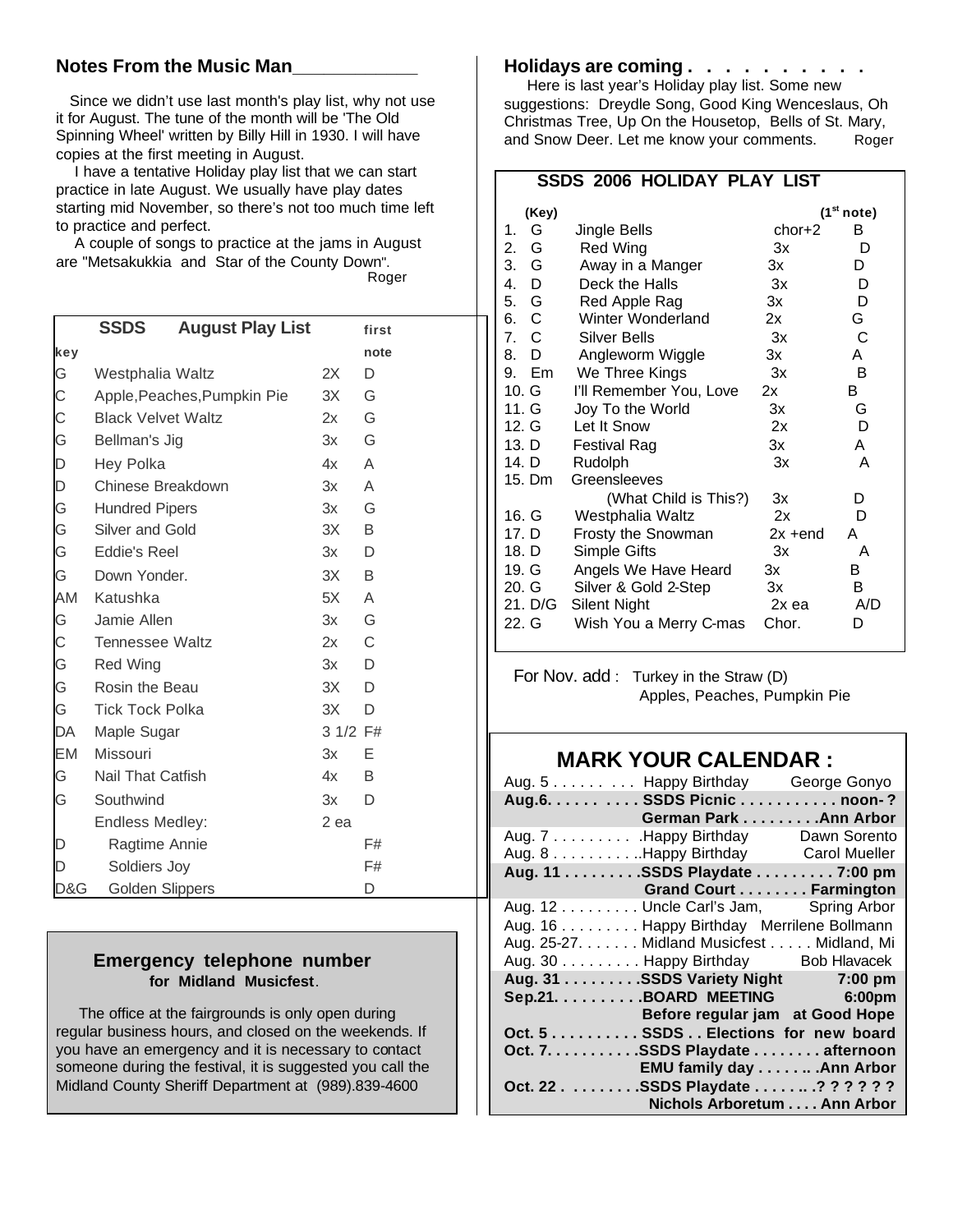## **Secretary's Notes\_\_\_\_\_\_\_\_\_\_\_\_\_\_\_\_\_\_**

 Another Evart has come and gone, and another wonderful time, as well. We sure had a wonderful time at the workshops, jams, listening to music or just having fellowship with friends. Whatever we were doing we had fun !!!

 By the way, if anyone is interested in running for office, please let the nominating committee know--They are George, Theresa, Dorothy, and Sally. It is not too early to be thinking about this.

 Also, don't forget about our picnic at German Park August 6th. We'll have a good time there, too. Carol

## **You Can Bank on This Example 20 and Streasurer**

 Summer is speeding by rapidly. We are already into August, and starting to practice the Christmas tune list. The pig roast picnic, Midland music festival, and our variety night on the 5<sup>th</sup> Thursday are all happening this month.

 It is also time to starting thinking about replacement of club officers. The treasurer's position requires paying bills, receiving/depositing money, maintaining a current list of members and producing a financial report from time to time. It helps to have a computer with Quicken software installed to help with the financial records. It requires about an hour and a half per month to update the financial data and produce reports. The club can help with the software cost, if needed. I will train and assist the new treasurer as much as needed. Our bank is TCF, with several convenient branches in the area. Please consider serving the club this year. If you have questions call me at (734) 663-7974. Bob



A group of ten entertained at the Garden Club Walk in Northville, Michigan. on July  $12<sup>th</sup>$ . The sun was shining and fun music filled the air.

**\* \* \* \* \* \* \***

We extend our sincere sympathy to Pat Altpeter, for the loss of her very dear friend. The loss is great, for a friend who is as chosen family.

## **New Members**

#### **(Add them to your roster)**

 Ben Catt 125Singing Pines Drive Greenville, SC 29611 (864) 243-4577 evilcatt09@yahoo.com Hammered Dulcimer, Bassoon **Student** 

 Barb Hoffman 6400 Deacon Hill Howell Mi 48843 (517) 548-3675 Shutterbug\_80\_05@yahoo.com Hammered D, Mountain D Retail Student

 Peggy Hoffman 6400 Deacon Hill Rd Howell Mi. 48843 (517) 548-3675 Peggyh59@yahoo.com HD, MD, Banjo, Concertina, guitar

 James Malinowski 287 Ann Plymouth, Mi. 48170 (734) 4541509 Malinh2o@yahoo.com Uke

**A to Z's of Hammered Dulcimer**…and that's exactly what it was for anyone lucky enough to attend the 3 day class by Rick Thum before the Evart Funfest. It was a wonderful mix of learning, humor, and fun. We learned about parallel scales, chromatic scales, pentatonic and diatonic scales. We also learned about tune structure, syncopation, chording, and creating embellishments through rhythm changes, tune dynamics and chord arpeggios. I loved working with droning within the tune. Yes, it was a lot to absorb in 3 days, but as LynnEllen said, "It was just what we needed".

 My sister, Pat Deschamps, (who coordinated this great class for us), and I were happy to see other faces from Silver Strings. Also attending were Dawn Sorento, LynnEllen, Greg, and Kelly Kaiser, Ben Catt, Sharon (Dickson?), Merrilene Bollmann and Sid Holmes.

 On Sunday, Pat & Frenchy Deschamps hosted a potluck and jam at their Hicks Lake Home. About 85 people attended, and Silver Strings was very well represented. Rick Thum and Jim Rathbunn led the musical mania, nobody went hungry, and a great time was had by all. Jim also coordinates a 1 day concert & jam for Rick in Rockford Michigan. The next one will be at the Rockford VFW Hall on Nov. 4<sup>th</sup>. Get more information at **www.rthum.com** Flyers will also be available at the meetings. The meeting bonna Mayer